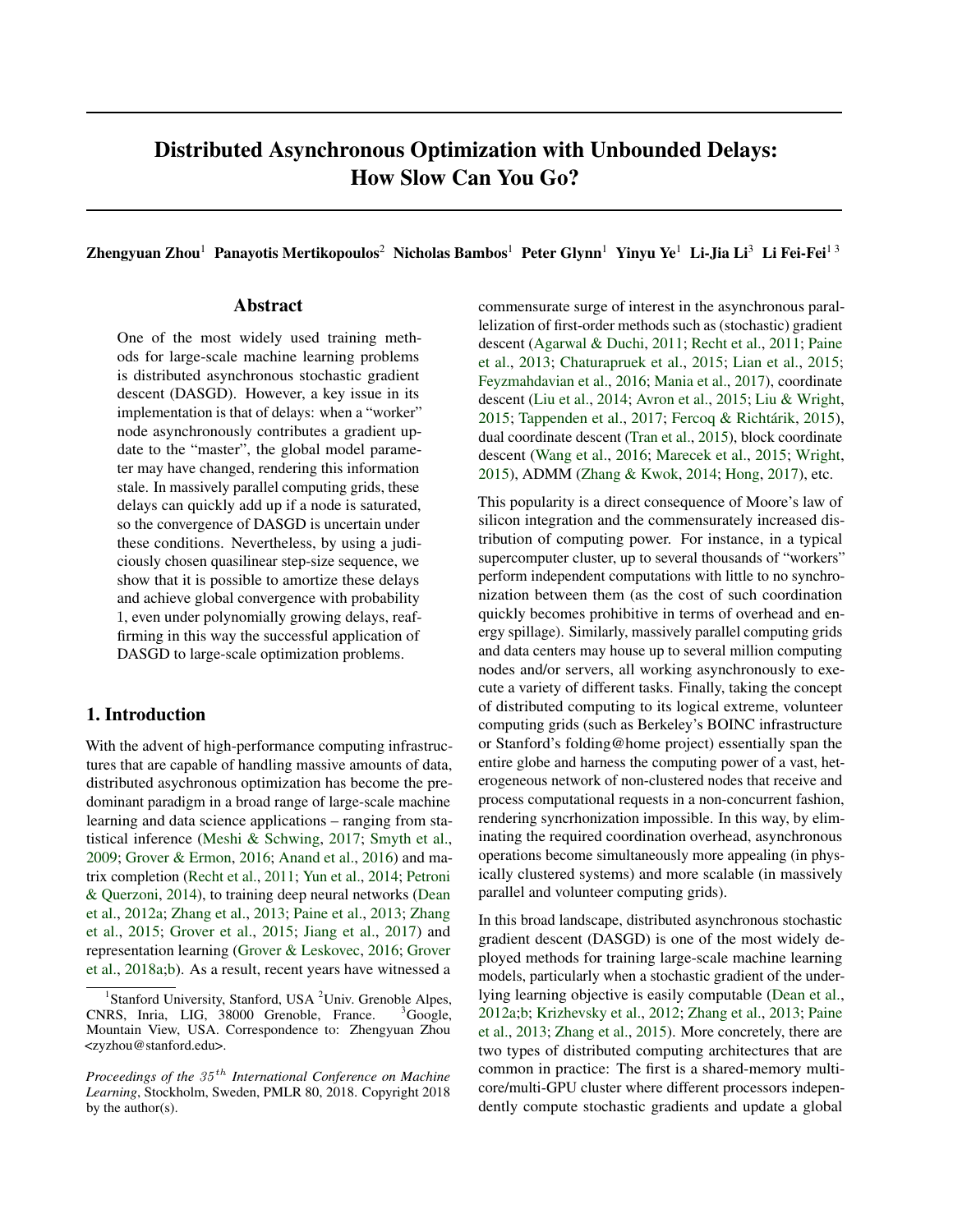model parameter using a shared memory (see e.g., [Recht](#page-9-0) [et al.,](#page-9-0) [2011;](#page-9-0) [Chaturapruek et al.,](#page-8-0) [2015;](#page-8-0) [Feyzmahdavian et al.,](#page-8-0) [2016\)](#page-8-0). The second is a "master-slave" architecture where each worker independently computes a stochastic gradient of the objective; these gradients are sent asynchronously to the master as they become available, and the master sends out new computation requests after updating the model's global parameter (for instance, as in [Agarwal & Duchi,](#page-8-0) [2011](#page-8-0) and [Lian et al.,](#page-8-0) [2015\)](#page-8-0).

In both cases, DASGD is inherently susceptible to *delays*, a key impediment that is absent in *centralized* stochastic optimization settings. For instance, in a master-slave system, when a worker sends its gradient update to the master, the master may have already updated the model parameters several times (using updates from other workers), so the received gradient is already stale by the time it is received. In fact, even in the perfectly synchronized setting where all workers have the same speed and send input to the master in an exact round-robin fashion, there is still a constant delay that grows roughly proportinally to the number of workers in the system [\(Agarwal & Duchi,](#page-8-0) [2011\)](#page-8-0). This situation is exacerbated further in volunteer computing grids: here, workers typically volunteer their time and resources following a highly erratic and inconstant update/work schedule, often being turned off and/or being used for different tasks for hours (or even days) on end. In such cases, there is no lower bound on the fraction of resources used by a worker to compute an update at any given time (this is especially true in heterogeneous computing grids such as BOINC and SimGrid), meaning in turn that there is no upper bound on the induced delays (this can also happen in parallel computing environments where many tasks with different priorities are executed at the same time across different machines).

Our Contributions and Related Work. In this paper, we focus on the impact of outdated information on the convergence of DASGD. To begin with, in distributed *deterministic* optimization, it is well-known that convex problems can be solved by asynchronous descent with perfect gradient computations, even if the *delays grow sublinearly over time* [\(Bertsekas & Tsitsiklis,](#page-8-0) [1997\)](#page-8-0). In the context of stochastic convex programming (where the objective is to minimize a function of the form  $f(x) = \mathbb{E}[F(x, \omega)]$ for some random variable  $\omega$ ), recent works by [Agarwal](#page-8-0) [& Duchi](#page-8-0) [\(2011\)](#page-8-0), [Recht et al.](#page-9-0) [\(2011\)](#page-9-0), [Chaturapruek et al.](#page-8-0) [\(2015\)](#page-8-0), [Lian et al.](#page-8-0) [\(2015\)](#page-8-0), [Feyzmahdavian et al.](#page-8-0) [\(2016\)](#page-8-0) and [Mania et al.](#page-8-0) [\(2017\)](#page-8-0) have derived convergence rates for DASGD under *bounded* delays, typically in the sense of mean ergodic averages. Extending these results to a non-convex setting, [Lian et al.](#page-8-0) [\(2015\)](#page-8-0) showed that the global state parameter  $X_n$  of DASGD enjoys the guarantee  $\overline{n}^{-1} \sum_{k=1}^{n} \mathbb{E}[\|\nabla f(X_k)\|_2^2] \to 0$  as  $n \to \infty$ , again under

bounded delays.<sup>1</sup> Albeit powerful, this convergence result does not imply that DASGD converges to a stationary point, even in expectation; however, without further assumptions, it does not seem possible to refine this result further.

Our aim in this paper is to obtain sharper global convergence guarantees for DASGD with *unbounded delays* in a wide class of unimodal non-convex objectives known as *variationally coherent*. First introduced by [Zhou et al.](#page-9-0) [\(2017a\)](#page-9-0), this functional class properly includes, among others, all star- and quasi-convex stochastic programs (and hence all stochastic convex programs as well). Our main result may then be stated as follows: *in stochastic variationally coherent problems, the global state parameter*  $X_n$  *of DASGD converges to a global minimizer with probability* 1*, even when the delays between gradient updates and requests grow at a polynomial rate.*

This analysis extends the works mentioned above in several directions: it shows that *a*) convexity is not required to obtain almost sure global convergence; and *b*) bounded delays are not necessary to ensure the robustness of DASGD (in particular, even in the determinstic case, our analysis improves the sublinear requirement of [Bertsekas & Tsitsiklis](#page-8-0) [\(1997\)](#page-8-0) to polynomial). From this point of view, our results can be viewed as a contribution to the following question: *is vanilla DASGD robust to delays, and if so, to what extent?* We provide an affirmative answer to this question which, together with the existing rich literature on the topic, helps explain and reaffirm the prolific empirical success of DASGD in large-scale machine learning problems.

Our analysis relies on several novel ideas from the theory of stochastic approximation that were leveraged in a series of recent papers to examine descent schemes in a game-theoretic/continuous-time setting [\(Zhou et al.,](#page-9-0) [2017b;](#page-9-0) [Mertikopoulos & Staudigl,](#page-8-0) [2018a;b;](#page-8-0) [Mertikopoulos & Zhou,](#page-8-0) [2018\)](#page-8-0). Specifically, instead of focusing on the discrete-time algorithm directly, we first establish the convergence of an underlying, deterministic dynamical system, and then connect the continuous- and discrete-time systems via the stochastic approximation machinery of *asymptotic pseudotrajectories* (APTs), as pioneered by [Benaïm & Hirsch](#page-8-0) [\(1996\)](#page-8-0) and [Benaïm](#page-8-0) [\(1999\)](#page-8-0).

# 2. Problem Setup

Let X be a convex and compact subset of  $\mathbb{R}^d$  and let  $(\Omega, \mathcal{F}, \mathbb{P})$  be some underlying (complete) probability space. Throughout this paper, we will focus on the stochastic opti-

 $<sup>1</sup>$ [Lian et al.](#page-8-0) [\(2015\)](#page-8-0) and [Mania et al.](#page-8-0) [\(2017\)](#page-8-0) also examined both</sup> master-slave and multi-processor with shared memory, allowing for inconsistent reads and writes in the latter case.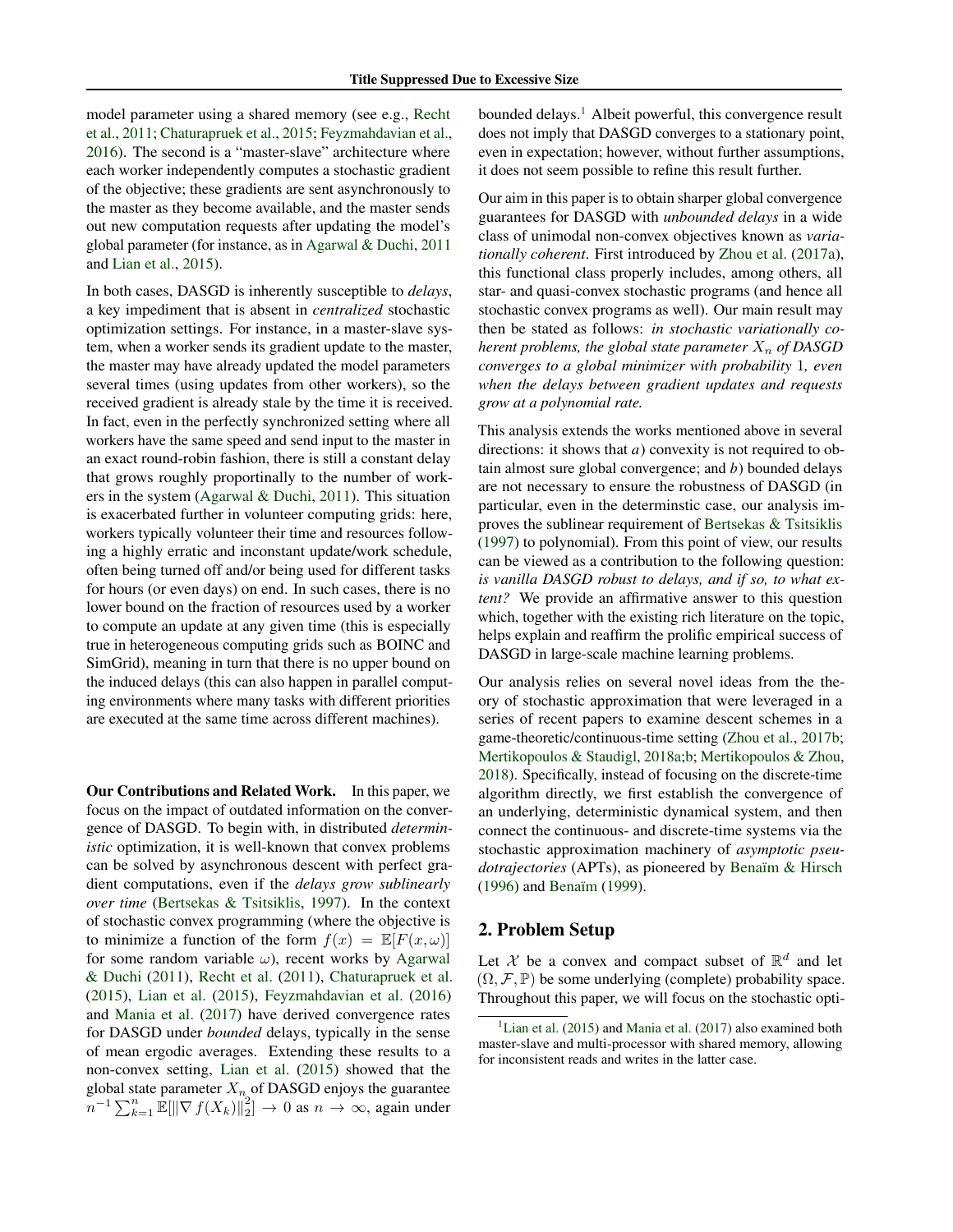<span id="page-2-0"></span>mization problem:

minimize 
$$
f(x)
$$
  
subject to  $x \in \mathcal{X}$ , (Opt)

where the objective function  $f: \mathcal{X} \to \mathbb{R}$  is of the form

$$
f(x) = \mathbb{E}[F(x; \omega)] \tag{2.1}
$$

for some random function  $F: \mathcal{X} \times \Omega \to \mathbb{R}$  (not necessarily convex on  $\mathcal{X}$ ). As is well-known in the distributed optimization literature [\(Agarwal & Duchi,](#page-8-0) [2011;](#page-8-0) [Krizhevsky](#page-8-0) [et al.,](#page-8-0) [2012;](#page-8-0) [Zhang et al.,](#page-9-0) [2013;](#page-9-0) [Paine et al.,](#page-9-0) [2013;](#page-9-0) [Lian et al.,](#page-8-0) [2015\)](#page-8-0), the stochastic expectation in Eq.  $(2.1)$  contains as a special case the common machine learning objectives of the form  $N^{-1} \sum_{i=1}^{N} f_i(x)$ , where each  $f_i(x)$  is the loss associated with the  $i$ -th training sample.<sup>2</sup> Objectives of the form  $N^{-1} \sum_{i=1}^{N} f_i(x)$  in fact encompasses a wide variety of machine learning tasks. For instance, even when  $f_i$  is assumed to be convex, least squares, logistic regression, SVM, matrix completion with trace norm (see [\(Bubeck et al.,](#page-8-0) [2015\)](#page-8-0) for more examples) can be seamlessly cast in this form.

In terms of regularity, we also make the following standard assumptions in the rest of our paper:

**Assumption 1.**  $F$  satisfies the following:

- 1.  $F(x; \omega)$  is differentiable in x for P-almost all  $\omega \in \Omega$ .
- 2.  $\nabla F(x; \omega)$  has bounded second moments, that is,  $\mathbb{E}[\|\nabla F(x;\omega)\|_2^2]<\infty$  for all  $x\in\mathcal{X}$ .
- 3.  $\nabla F(x; \omega)$  is Lipschitz continuous in the mean:  $\mathbb{E}[\nabla F(x;\omega)]$  is Lipschitz on X.

Assumptions 1 and 2 together imply that  $f$  is differentiable because, by the dominated convergence theorem,  $\nabla f(x) =$  $\nabla \mathbb{E}[F(x; \omega)] = \mathbb{E}[\nabla F(x; \omega)]^3$  Assumption 3 then implies that  $\nabla f$  is Lipschitz continuous. Since f is continuous and  $\mathcal{X}$  is compact, the solution set  $\mathcal{X}^* \equiv \arg \min f$  of (Opt) is closed and nonempty.

#### 2.1. Gradient Descent in Master-Slave Systems

Our main goal in this paper is to solve the optimization problem (Opt) in master-slave architectures, a widely used distributed computing framework for data-centers and parallel computing grids. The standard way of deploying stochastic gradient descent in such systems – and that which we adopt here – is for the workers to asychronously compute stochastic gradients and then send them to the master, $4$  while the

master updates the global state of the system and pushes the update back to the workers [\(Agarwal & Duchi,](#page-8-0) [2011;](#page-8-0) [Lian](#page-8-0) [et al.,](#page-8-0) [2015\)](#page-8-0). This process is presented in Algorithm 1:

| <b>Algorithm 1</b> Running SGD on a Master-Slave Architecture |
|---------------------------------------------------------------|
| <b>Require:</b> 1 Master and K workers, $k = 1, , K$          |
| $1:$ repeat                                                   |
| Master:<br>2:                                                 |
| (a) Receive a stochastic gradient from worker $k$             |
| (b) Update current iterate                                    |
| (c) Send updated iterate to worker $k$                        |
| Workers:<br>3:                                                |
| (a) Receive iterate                                           |
| (b) Compute an <i>i.i.d.</i> stochastic gradient              |
| (c) Send gradient update to master                            |
| $4:$ <b>until</b> end                                         |

As discussed in the introduction, since workers asychronously compute the gradients and then send updates to the master, a gradient received by the master on any given iteration can be stale (i.e., from a long-ago iteration). Since the master is the node that updates the global state of the system (the current solution candidate), we can get a clearer representation of this scheme by taking the master's point of view. The resulting process, aptly called *distributed asynchronous stochastic gradient descent* (DASGD) is encoded in pseudocode form in Algorithm 2 below.

Algorithm 2 Distributed asynchronous stochastic gradient descent

**Require:** Initial state  $Y_0 \in \mathbb{R}^d$ , step-size sequence  $\alpha_n$ 

1:  $n \leftarrow 0$ ;

2: repeat

3:  $X_n = \text{proj}_{\mathcal{X}}(Y_n);$ 4:  $Y_{n+1} = Y_n - \alpha_{n+1} \nabla F(X_{s(n)}, \omega_{s(n)+1});$ 

5:  $n \leftarrow n + 1$ ; 6: until end

7: **return** solution candidate  $X_n$ 

In more detail, the master keeps track of a global counter  $n$ and increments it every time it updates the current solution candidate  $X_n$ . In what follows, we will write  $s(n)$  for the iteration from which the gradient received at time  $n$  originated. In other words, the delay associated with iteration  $s(n)$  is  $n - s(n)$ , since it took  $n - s(n)$  iterations for the gradient computed on iteration  $s(n)$  to be received by the master at stage *n*. Notation-wise, we will write  $d_n$  for the delay required to compute a gradient requested at iteration n. This gradient is received at stage  $n + d_n$ , whereas the delay for a gradient received at n is  $d_{s(n)} = n - s(n)$ .

 $2$ This setup corresponds to empirical risk minimization with  $N^{-1} \sum_{i=1}^{N} f_i(x)$  representing an average with uniform weights.

<sup>&</sup>lt;sup>3</sup>Note that finite second moments automatically imply finite first moments, which in turns guarantees that the expectation of the gradient exists.

<sup>&</sup>lt;sup>4</sup>In machine learning applications, this is done by sampling a subset of the training data, computing the gradient for each data point and averaging over all points in the sample.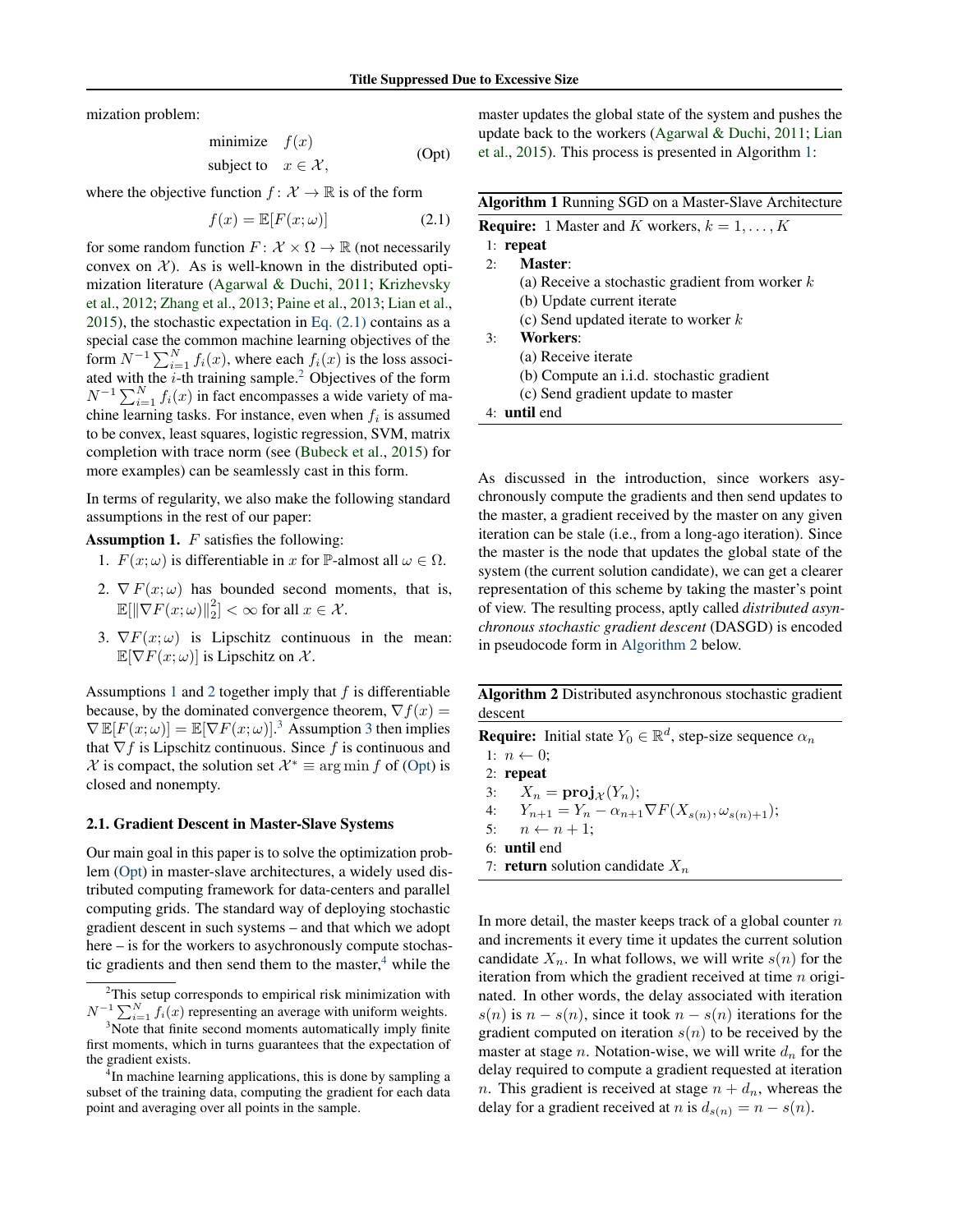### <span id="page-3-0"></span>2.2. Mean Variational Coherence

Our goal in this paper is to establish the convergence of DASGD in as wide a class of problems as possible. Of course, global convergence<sup>5</sup> will not hold for all non-convex stochastic optimization problems (even without delays). As such, following [Zhou et al.](#page-9-0) [\(2017a\)](#page-9-0), we will focus on a class of non-convex functions called *coherent*:

Assumption 2. The optimization problem [\(Opt\)](#page-2-0) is *variationally coherent in the mean* if

$$
\mathbb{E}[\langle \nabla F(x;\omega), x - x^* \rangle] \ge 0,
$$
 (VC)

for all  $x \in \mathcal{X}, x^* \in \mathcal{X}^*$ , with equality if and only if  $x \in \mathcal{X}^*$ .

By [Assumption 1,](#page-2-0) we can interchange expectation and differentiation in (VC) to obtain  $\langle \nabla f(x), x - x^* \rangle > 0$ , for all  $x \notin \mathcal{X}^*, x^* \in \mathcal{X}^*$ . As a result, mean variational coherence can be interpreted as an averaged coherence condition for the deterministic optimization problem with objective  $f(x)$ . A simple case of this, where  $\mathcal{X} = \mathbb{R}^d$  and a unique minimizer  $x^*$  exists, is discussed in [\(Bottou,](#page-8-0) [1998\)](#page-8-0), where many examples are given. Among others, this class of functions properly contains all star- and pseudo-convex functions; see [Zhou et al.](#page-9-0) [\(2017a\)](#page-9-0) for a detailed presentation of (VC). *Remark* 2.1*.* It should be noted that (VC) is a significantly weaker requirement than the monotonicity condition  $\langle \nabla f(x') - \nabla f(x), x' - x \rangle \geq 0$  for all  $x, x' \in \mathcal{X}$ , that characterizes convex functions. (VC) only concerns the minimum set of  $f$  and gives no information on generic point pairs (thus allowing for highly non-convex profiles).

## 3. Deterministic analysis

To streamline our presentation and build intuition along the way, we will begin with the deterministic case, where there is no randomness in the calculation of a gradient update. In this case,DASGD boils down to a *distributed asynchronous gradient descent* (DAGD), as illustrated in Algorithm 3:

Algorithm 3 Master's DAGD Update

**Require:** Initial state  $y_0 \in \mathbb{R}^d$ , step-size sequence  $\alpha_n$ 1:  $n \leftarrow 0$ 2: repeat 3:  $x_n = \mathbf{proj}_{\mathcal{X}}(y_n);$ 4:  $y_{n+1} = y_n - \alpha_{n+1} \nabla f(x_{s(n)})$ ; 5:  $n \leftarrow n + 1$ ; 6: until end 7: return solution candidate  $x_n$ 

### 3.1. Energy Function

A key role in the analysis of Algorithm 3 is played by the *energy function*

$$
E(y) = ||p||_2^2 - ||\mathbf{proj}_{\mathcal{X}}(y)||_2^2 + 2\langle y, \mathbf{proj}_{\mathcal{X}}(y) - p \rangle, (3.1)
$$

where p is a fixed base point in  $\mathcal X$  (typically a global minimizer  $x^* \in \arg \min f$  and y is a gradient variable (typically a gradient iterate of [Algorithm 2](#page-2-0) or Algorithm 3, depending on the context).<sup>6</sup>

**Lemma 3.1.** *For all*  $p \in \mathcal{X}$ ,  $y \in \mathbb{R}^d$ , we have:

- *1.*  $E(y) \ge 0$  *with equality if and only if*  $proj_{\mathcal{X}}(y) = x$ *.*
- 2. *The sequence*  $\{y_n\}_{n=1}^{\infty}$  *has*  $\lim_{n\to\infty}$   $\text{proj}_{\mathcal{X}}(y_n) = p$ *if and only if*  $\lim_{n\to\infty} E(y_n) = p$ .

The proof of Lemma 3.1 is given in the appendix, but it is helpful to make a few quick remarks. The first statement justifies the terminology of "energy", as  $E(y)$  is always non-negative. This energy function will also be the tool we use to establish an important component of the global convergence result. Further, it should also be clear that if **proj**<sub> $x$ </sub> $(y) = x$ , then  $E(y) = 0$ ; it is the "only if" part that is less obvious. For the second part of the lemma, it is again clear that if  $\mathbf{proj}_{\mathcal{X}}(y_n) \to x$ , then  $E(y_n) \to 0$ ; the "only" if" part is less obvious, but it is also what provides us with a way to establish convergence to optimal solutions. If we can show that  $E(y_n) \to 0$ , Lemma 3.1 would guarantee that  $x_n = \mathbf{proj}_{\mathcal{X}}(y_n) \to x^*.$ 

## 3.2. Main Convergence Result

Going back to Algorithm 3, and with a fair bit of hindsight, we will make the following assumption relating the delays and the algorithm's step-size sequence:

**Assumption 3.** The gradient delay process  $d_n$  and the stepsize sequence  $\alpha_n$  of [Algorithms 2](#page-2-0) and 3 satisfy one of the following conditions:

- 1. *Bounded delays:*  $\sup_n d_n < \infty$  and  $\sum_{n=1}^{\infty} \alpha_n^2 < \infty$ ,  $\sum_{n=1}^{\infty} \alpha_n = \infty$ .  $\sum_{n=1}^{\infty} \alpha_n = \infty.$
- 2. *Linearly growing delays:*  $d_n = \mathcal{O}(n)$  and  $\alpha_n \propto$  $1/(n \log n)$  for large n.
- 3. Polynomially growing delays:  $d_n = \mathcal{O}(n^q)$  for some  $q \ge 1$  and  $\alpha_n \propto 1/(n \log n \log \log n)$  for large n.

The heavy lifting for our converence analysis is then provided by the following technical result:

Proposition 3.2. *Under [Assumptions 1–](#page-2-0)3, DAGD admits a subsequence*  $x_{n_k}$  that converges to  $\mathcal{X}^*$  as  $k \to \infty$ .

<sup>&</sup>lt;sup>5</sup>Our focus in this paper is on global convergence. Other types of non-convex functions exist for which variants of SGD would converge to local optima [\(Zhang et al.,](#page-9-0) [2017\)](#page-9-0). Further, there can exist specific structured class of non-convex problems, that neither contain nor belong to VC, for which SGD converges to global optima [\(Chen et al.,](#page-8-0) [2018\)](#page-8-0).

 ${}^{6}$ In the above, we drop the dependence of  $E$  on  $p$  to stress the fact that the dynamic variable is  $y$ .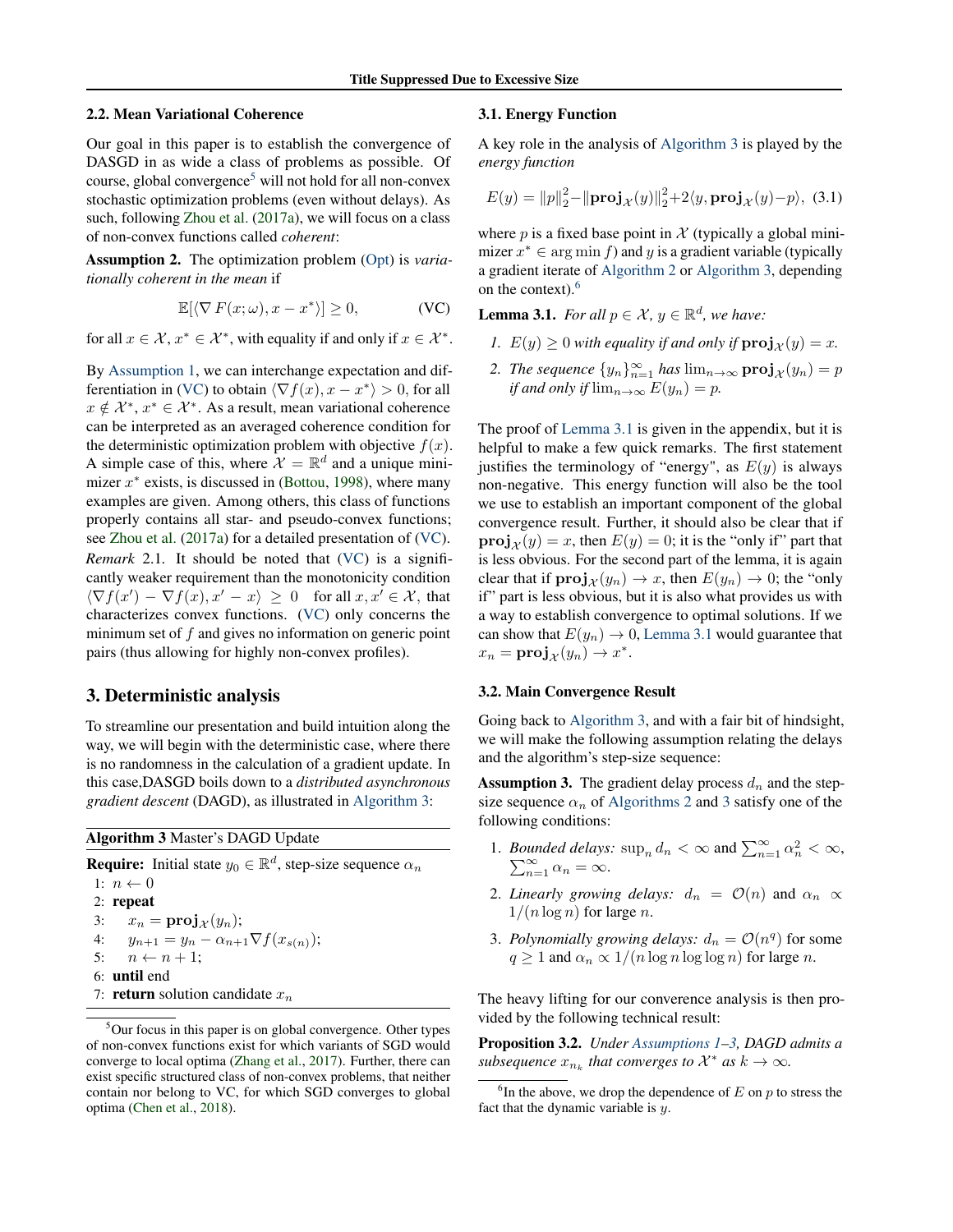<span id="page-4-0"></span>We highlight the main steps below and refer the reader to the appendix for the details:

1. Letting  $b_n = \nabla f(x_{s(n)}) - \nabla f(x_n)$ , we can rewrite the gradient update in DAGD as:

$$
y_{n+1} = y_n - \alpha_{n+1} \nabla f(x_{s(n)})
$$
  
=  $y_n - \alpha_{n+1} \nabla f(x_n)$   
 $- \alpha_{n+1} {\nabla f(x_{s(n)}) - \nabla f(x_n)}$   
=  $y_n - \alpha_{n+1} (\nabla f(x_n) + b_n).$  (3.2)

Recall here that  $s(n)$  denotes the previous iteration count whose gradient becomes available only at the current iteration n. By bounding the magnitude of  $b_n$ using the delay sequence through a careful analysis, we establish that under any of the three conditions in [Assumption 3,](#page-3-0)  $\lim_{n\to\infty} ||b_n||_2 = 0$ . The analysis here, particularly the one for the last two conditions, reveals the following pattern: as the magnitude of the delays gets larger and larger in the order of growth, one needs to use a more conservative step-size sequence in order to mitigate the damage done by the stale gradient information. Intuitively, smaller step-sizes are more helpful in larger delays because they carry a better "amortization" effect that makes DAGD more tolerant to delays.

2. With the defintion of  $b_n$ , DAGD can be written as:

$$
x_n = \mathbf{proj}_{\mathcal{X}}(y_n),
$$
  
\n
$$
y_{n+1} = y_n - \alpha_{n+1}(\nabla f(x_n) + b_n).
$$
\n(3.3)

We then use the energy function to study the behavior of  $y_n$  and  $x_n$ . More specifically, we look at the quantity  $E(y_{n+1}) - E(y_n)$  and bound this one-step change using the step size  $\alpha_n$ , the  $b_n$  sequence and the defining quantity  $\langle \nabla f(x_n), x_n - x^* \rangle$  of a variationally coherent function (as well as another term that will prove inconsequential). We then telescope on  $E(y_{n+1}) - E(y_n)$  to obtain an upper bound for  $E(y_{n+1})-E(y_0)$ . Since the energy function is always non-negative (by [Lemma 3.1\)](#page-3-0),  $E(y_{n+1}) - E(y_0)$  is at least  $-E(y_0)$  for every *n*. However, utilizing the fact that  $b_n$  converges to 0 and that  $\langle \nabla f(x_n), x_n - x^* \rangle$ is always positive (unless the iterate is exactly an optimal solution), we show that the upper bound will approach  $-\infty$  if  $X_n$  only enters  $\mathcal{N}(\mathcal{X}^*, \epsilon)$ , an open  $\epsilon$ -neighborhood of  $\mathcal{X}^*$ , a finite number of times (for an arbitrary  $\epsilon > 0$ ). This generates an immediate contradiction, and thereby establishes that  $X_n$  will get arbitrarily close to  $\mathcal{X}^*$  for an infinite number of times. This then implies that there exists a subsequence of DAGD iterates that converges to the solution set of [\(Opt\)](#page-2-0), i.e,  $x_{n_k} \to \mathcal{X}^*$  as  $k \to \infty$ .

Theorem 3.3. *Under [Assumptions 1–](#page-2-0)[3,](#page-3-0) the global state variable*  $x_n$  *of DAGD* (*[Algorithm 3](#page-3-0)*) *converges to the solution set*  $\mathcal{X}^*$  *of* [\(Opt\)](#page-2-0).

We give an outline of the proof below, referring to the appendix for the details. Also, for notational simplicity, we assume below that  $\mathcal{X}^*$  is a singleton; the general case is no more difficult to prove.

*Sketch of proof.* Fix a  $\delta > 0$ . Since  $x_{n_k} \to x^*$ , as  $k \to \infty$ , it must be  $E(y_{n_k}) \to 0$  as  $k \to \infty$  per [Lemma 3.1.](#page-3-0) So we can pick an *n* that is sufficiently large and  $E(y_n) < \delta$ . Now, there are two cases:

- 1. Case 1:  $E(y_n) < \delta/2$ .
- 2. Case 2:  $\delta/2 \leq E(y_n) < \delta$ .

For Case 1, we show in the appendix that

$$
E(y_{n+1}) - E(y_n) \le 2BC_4\alpha_{n+1} + 2\alpha_{n+1}^2(C_2 + B^2),
$$
\n(3.4)

for suitable constants  $B$  and  $C$ . Now for  $n$  sufficiently large, we can make the right-hand arbitrarily small, and in particular, smaller than  $\delta/2$ . This means  $E(y_{n+1}) < \delta$ .

For Case 2, we show in the appendix that

$$
E(y_{n+1}) - E(y_n) \le -2\alpha_{n+1} \left[ \frac{a}{2} - \alpha_{n+1} (C_2 + B^2) \right],
$$
\n(3.5)

where a is a positive constant that depends only on  $\delta$ . Again, since *n* is sufficiently large, we can make  $\frac{a}{2} - \alpha_{n+1}(C_2 +$  $B<sup>2</sup>$ ) positive, thereby making the right-hand side negative. Consequently,  $E(y_{n+1}) < E(y_n) < \delta$ .

The key conclusion from the above is that, for large enough n, once  $E(y_n)$  is less than  $\delta$ ,  $E(y_{n+1})$  is less than  $\delta$  as well and so are all the iterates afterwards. Convergence of  $x_n$  to  $x^*$  is then immediate by the second part of [Lemma 3.1.](#page-3-0)

## 4. Stochastic analysis

The main ideas behind our deterministic analysis are relatively simple and intuitive. On the other hand, the stochastic case is much more involved because randomness can lead to very volatile behavior in the presence of delays. To streamline our presentation, we break the theoretical development into several sections, each comprising an important component of the overall analysis.

### 4.1. Recurrence of DASGD

We begin with the stochastic equivalent of [Proposition 3.2:](#page-3-0)

Proposition 4.1. *Under [Assumptions 1–](#page-2-0)[3,](#page-3-0) DAGD admits a* subsequence  $X_{n_k}$  that converges to  $\mathcal{X}^*$  almost surely; *concretely,*  $X_{n_k} \to \mathcal{X}^*$  *with probability* 1 *as*  $k \to \infty$ *.*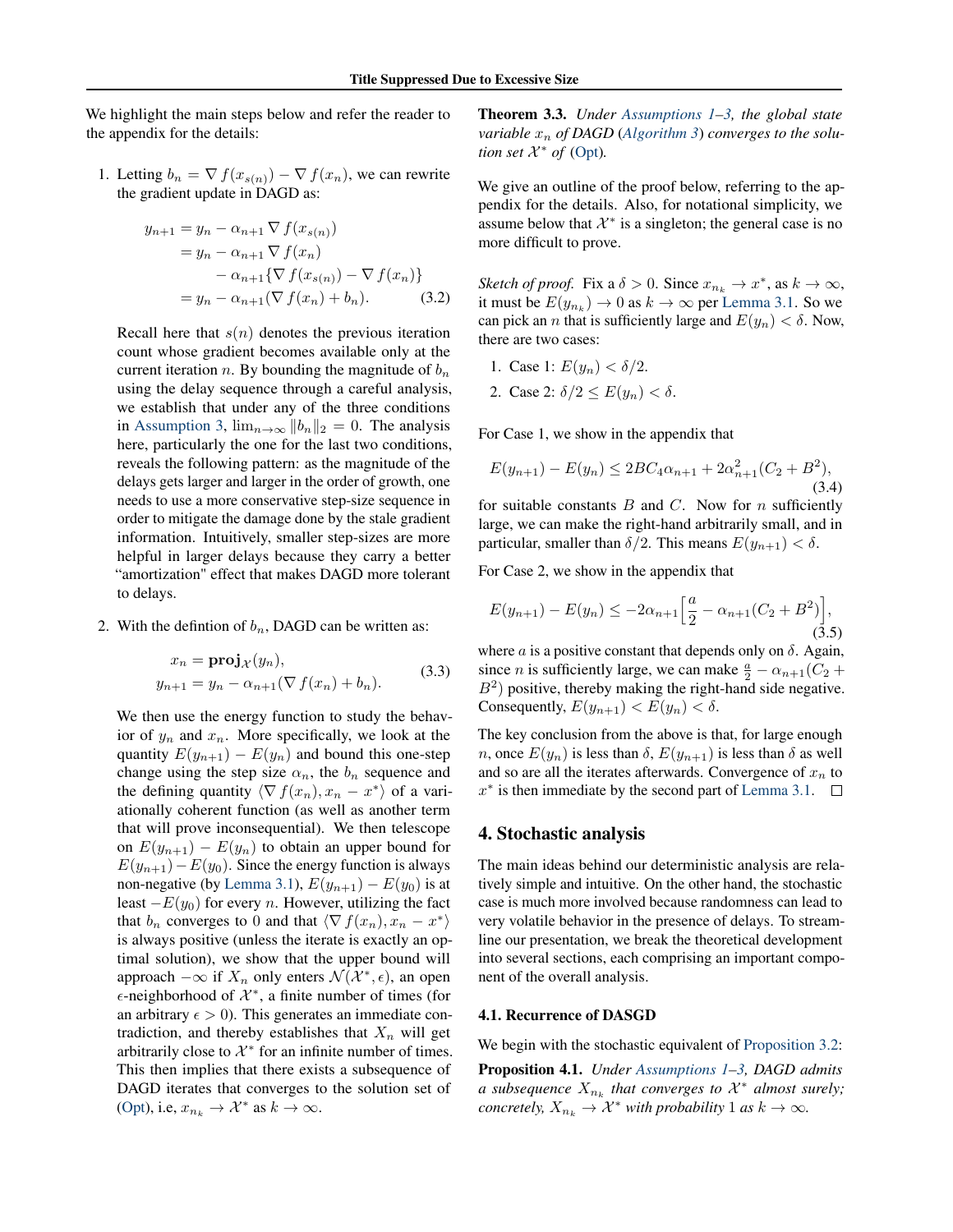<span id="page-5-0"></span>*Sketch of proof.* We outline the two main steps of the proof below, referring the reader to the appendix for the details.

1. We begin by rewriting the gradient update step in DASGD as:

$$
\frac{Y_{n+1} - Y_n}{\alpha_{n+1}} = -\nabla F(X_{s(n)}, \omega_{s(n)+1})
$$
\n
$$
= -\nabla f(X_n)
$$
\n
$$
- [\nabla f(X_{s(n)}) - \nabla f(X_n)]
$$
\n
$$
- [\nabla F(X_{s(n)}, \omega_{s(n)+1}) - \nabla f(X_{s(n)})].
$$
\n(4.1)

Letting  $B_n = \nabla f(X_{s(n)}) - \nabla f(X_n)$  and  $U_{n+1} =$  $\nabla F(X_{s(n)}, \omega_{s(n)+1}) - \nabla f(X_{s(n)})$ , we may then rewrite the DASGD update as

$$
Y_{n+1} = Y_n - \alpha_{n+1} \{ \nabla f(X_n) + B_n + U_{n+1} \}.
$$
 (4.2)

We then establish the following two facts in this step. First, we verify that  $\sum_{r=0}^{n} U_{n+1}$  is a martingale adapted to  $Y_1, Y_2, \ldots, Y_{n+1}$ . Second, we show that  $\lim_{n\to\infty}||B_n||_2 = 0, a.s..$ 

The second claim is done by first giving an upper bound on  $||B_n||_2$  by writing  $\nabla f(X_{s(n)}) - \nabla f(X_n)$  as a sum of one-step changes ( $\nabla f(X_{s(n)}) - \nabla f(X_{s(n)+1}) +$  $\nabla f(X_{s(n)+1}) - \cdots + \nabla f(X_{n-1}) - \nabla f(X_n)$  and analyzing each such successive change. We then break that upper bound into two parts, one deterministic and one stochastic. For the deterministic part, the same analysis in the proof of [Proposition 3.2](#page-3-0) yields convergence to 0.

The stochastic part turns out to be the tail of a martingale. By leveraging the property of the step-size and a crucial property of martingale differences (two martingale differences at different time steps are uncorrelated), we establish that said martingale is  $L_2$ -bounded. Then, by applying a version of Doob's martingale convergence theorem, it follows that said martingale converges almost surely to a limit random variable with finite second moment (and hence almost surely finite). Consequently, writing the tail as a difference between two terms (each of which converges to the same limit variablewith probability 1), we conclude that the tail converges to 0 (a.s.).

2. The full DASGD update may then be written as

$$
X_n = \mathbf{proj}_{\mathcal{X}}(Y_n)
$$
  
 
$$
Y_{n+1} = Y_n - \alpha_{n+1} [\nabla f(X_n) + B_n + U_{n+1}].
$$
  
(4.3)

As in Step 2 of the proof of [Proposition 3.2,](#page-3-0) we again bound the one-step change of the energy function

 $E(Y_{n+1}) - E(Y_n)$  and then telescope the differences. The two distinctions from the determinstic case are: 1) Everything is now a random variable. 2) We have three terms: in addition to  $B_n$ , we also have a martingale term  $U_{n+1}$ . Since  $B_n$  converges to 0 almost surely (as shown in the previous step), its effect is the same as  $b_n$  in the deterministic case. Futher, the analysis utilizes law of large numbers for martingale as well as Doob's martingale convergence theorem to bound the effect of the various martingale terms and to establish that the final dominating term is still the same term as in the deterministic case: a term that converges to  $-\infty$  (which generates a contradiction since the energy function is always positive) unless a subsequence  $X_{n_k}$ converges almost surely to  $\mathcal{X}^*$ .  $\Box$ 

#### 4.2. Mean-Field Approximation of DASGD

With all this at hand, we can rewrite the DASGD update as:

$$
X_n = \mathbf{proj}_{\mathcal{X}}(Y_n)
$$
  
 
$$
Y_{n+1} = Y_n - \alpha_{n+1} \{ \nabla f(X_n) + B_n + U_{n+1} \}. \quad (4.4)
$$

Written in this way, DASGD can be viewed as a discretization of the "mean-field" ODE

$$
x = \mathbf{proj}_{\mathcal{X}}(y),
$$
  

$$
\dot{y} = -\nabla f(x).
$$
 (4.5)

The intuition is that this ODE provides a "mean" approximation of the DASGD update, because in (4.4), the noise term  $U_{n+1}$  has 0 mean, and the term  $B_n$  converges to 0 (and therefore has negilible effect in the long run). Thes leaves only the term  $Y_{n+1} = Y_n - \alpha_{n+1} \nabla f(X_n)$ , which can be seen as a Euler discretization of the ODE.

Next, writing Equation  $(4.5)$  solely in terms of y yields  $\dot{y} = -\nabla f(\mathbf{proj}_{\mathcal{X}}(y))$ . Since  $\nabla f$  and  $\mathbf{proj}_{\mathcal{X}}$  are both Lipschitz continuous and  $X$  is a compact set, the composition  $\nabla f \circ \mathbf{proj}_{\mathcal{X}}$  is itself Lipschitz continuous and bounded. Standard results from the theory of dynamical systems then show that  $(4.5)$  admits a unique global solution  $y(t)$  for any initial condition  $y(0)$ . On the other hand, since  $\mathbf{proj}_{\mathcal{X}}$  is not a one-to-one map, it is not invertible; consequently, there need not exist a unique solution trajectory for  $x(t)$ . By this token, the rest of our analysis will focus on the trajetory of  $y(t)$ .

With the guarantee of the existence and uniqueness of the y trajectory, let  $P: \mathbb{R}_+ \times \mathbb{R}^d \to \mathbb{R}^d$  be the flow of (4.5), i.e.,  $P(t, y_0)$  denotes the state of (4.5) at time t when the initial condition is  $y_0$ . In other words, when viewed as a function of time,  $P(\cdot, y_0)$  is the solution trajectory to  $\dot{y} = -\nabla f(\mathbf{proj}_{\mathcal{X}}(y))$ . It is worth pointing out that writing it in this double-argument form also allows us to interpret P as a function of the initial condition: for a fixed t,  $P(t, \cdot)$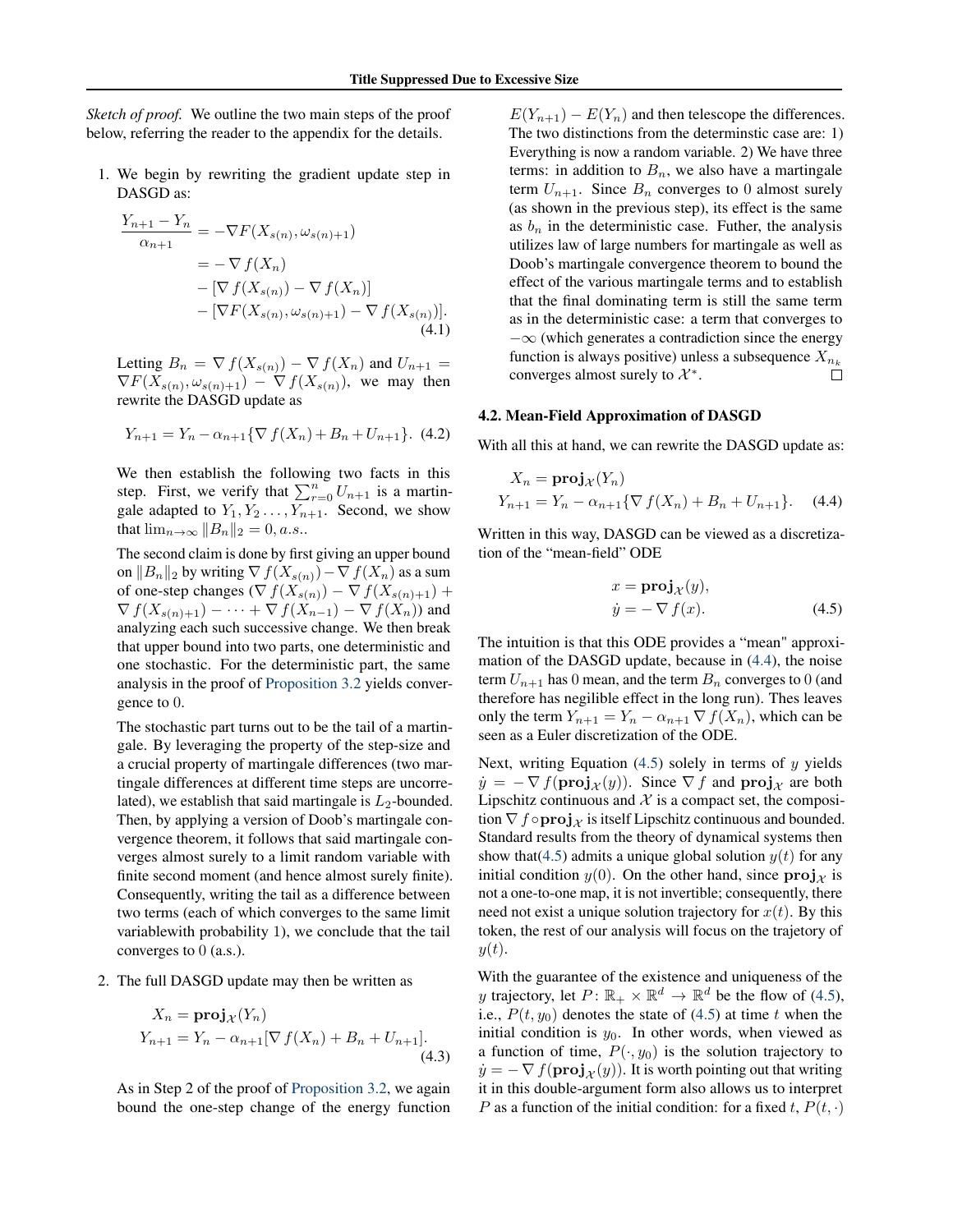<span id="page-6-0"></span>gives different states at  $t$  when the ODE starts from different initial conditions (in particular,  $P(0, y) = y$ ). Both views will be useful later.

We end this subsection with a "sufficient decrease" property of the mean dynamics [\(4.5\)](#page-5-0):

Lemma 4.2. *With notation as above, we have:*

- *1.* If  $\text{proj}_{\mathcal{X}}(P(t, y)) \notin \mathcal{X}^*$ , then  $E(P(t, y))$  is strictly *decreasing for all*  $y \in \mathbb{R}^d$ .
- *2. For all*  $\delta > 0$ *, there exists some*  $T \equiv T(\delta) > 0$  *such that, for all*  $t \geq T$ *, we have*

$$
\sup_y \{ E(P(t, y)) - E(y) : E(P(t, y)) > \delta/2 \} < \delta/2.
$$

#### 4.3. Relating DASGD Iterates to ODE Trajectories

Lemma 4.2 essentially says  $E(P(t, y))$  is strictly decreasing at a non-vanishing rate. By some additional analysis, one can then show<sup>7</sup> that Lemma Lemma 4.2 implies  $P(t, y) \rightarrow$  $\mathcal{X}^*, \forall y \text{ as } t \to \infty$ . Now, if we can somehow show that the trajectory generated by the discrete-time iterates of DASGD is "close" to the continuous-time trajectory  $P(t, y)$ , then likely convergence of the DASGD iterates can be guaranteed as well.

To be more specific, there are two things that need to be more precisely defined from the preceding high-level discussion. First, what does it mean to be a trajectory generated by the discrete-time iterates of DASGD? Second, what does it mean to be "close"?

The answer to the first question is rather intuitive: (perhaps) the simplest way to generate a continuous trajectory from a sequence of discrete points is the *affine interpolation*: connect the iterates  $Y_0, Y_1, \ldots, Y_n$  at times  $0, \alpha_1, \ldots, \sum_{r=1}^{n=1} \alpha_r$ . We call this curve the affine interpolation curve of DASGD and denote it by  $A(t)$ . Note that  $A(t)$  is a random curve because the DASGD iterates  $Y_0, Y_1, \ldots, Y_n$  are random. To avoid confusion, we summarize the three different objects discussed so far:

- 1. The DASGD iterates  $Y_0, Y_1, \ldots, Y_n$ .
- 2. The affine interpolation curve  $A(t)$  of  $Y_n$ .
- 3. The flow  $P(t, y)$  of the ODE [\(4.5\)](#page-5-0).

The answer to the second question lies in the notion of an *asymptotic pseudotrajectory* (APT) , a concept introduced by [Benaïm & Hirsch](#page-8-0) [\(1996\)](#page-8-0) and [Benaïm & Schreiber](#page-8-0) [\(2000\)](#page-8-0). Specifically, the affine interpolation curve is considered close to ODE solution  $P(t, y)$  if the following holds:

**Definition 4.3.** A continuous function  $s : \mathbb{R}_+ \to \mathbb{R}^d$  is an APT for P if for every  $T > 0$ ,

$$
\lim_{t \to \infty} \sup_{0 \le h \le T} d(s(t+h), P(h, s(t))) = 0.
$$
 (4.6)

Intuitively, the definition matches exactly the naming:  $s$  is an APT for  $P$  if, for sufficiently large  $t$ , the flow lines of P remain arbitrarily close to  $X(t)$  over a time window of any (fixed)length. More precisely, for each fixed  $T > 0$ , one can find a large enough  $t_0$ , such that for all  $t > t_0$ , the curve  $s(t + h)$  approximates the trajectory  $P(h, s(t))$  on the interval  $h \in [0, T]$  with any predetermined degree of accuracy.

Thanks to [\(Benaïm,](#page-8-0) [1999\)](#page-8-0), we can easily verify that in our case  $A(t)$  is in fact an APT for P:

Theorem 4.4 [\(Benaïm,](#page-8-0) [1999\)](#page-8-0). *The affine interpolation curve of the iterates generated by the difference equation*  $Y_{n+1} = Y_n - \alpha_{n+1} \{ G(X_n) + B_n + U_{n+1} \}$  *is an APT for the solution to the ODE*  $\dot{y} = -G(y)$  *if the following three conditions all hold:*

- *1.* G *is Lipschitz continuous and bounded.*
- 2.  $\lim_{n\to\infty} B_n = 0$  (*a.s.*).
- *3.* Un+1 *is a martingale difference sequence with*  $\sup_n \mathbb{E}[\|U_{n+1}\|_2^p] < \infty$  and  $\sum_{n=0}^{\infty} \alpha_{n+1}^{\frac{1+p}{2}} < \infty$  for *some*  $p > 2$ *.*

*Remark* 4.1*.* The above theorem is a combination of Proposition 4.1, Proposition 4.2 and Remark 4.5 in [Benaïm](#page-8-0) [\(1999\)](#page-8-0). We emphasize that  $A(t)$  is an APT for P almost surely means that almost all realizations of the random paths  $A(t)$ are asymptotic pseudotrajectories for  $P$  (recall that  $A(t)$  is a random trajectory).

**Corollary 4.5.**  $A(t)$  *is an APT of P.* 

*Proof.* It suffices to verify the conditions of Theorem 4.4. The first condition is immediate: as argued before  $\nabla f(\mathbf{proj}_{\mathcal{X}}(\cdot))$  is Lipschitz continuous. It is also bounded because  $proj_{\mathcal{X}}(\cdot)$ 's domain is X, which is compact. The second condition follows from part 1 in [Proposition 4.1.](#page-4-0) The third condition is immediate by setting  $p = 2$ .  $\Box$ 

## 4.4. Main Convergence Result

We are now in a position to combine all of the previous pieces to obtain our main convergence result:

Theorem 4.6. *Under [Assumptions 1–](#page-2-0)[3,](#page-3-0) the global state variable*  $X_n$  *of DASGD* (*[Algorithm 2](#page-2-0)*) *converges* (*a.s.*) *to the solution set*  $\mathcal{X}^*$  *of* [\(Opt\)](#page-2-0).

Again, we only give an outline of the proof below, referring to the appendix for the more technical details.

<sup>7</sup>Although this is an interesting conclusion, we do not prove it here because we are mainly concerned with establishing convergence of the DASGD iterates, rather than the ODE solution trajectory.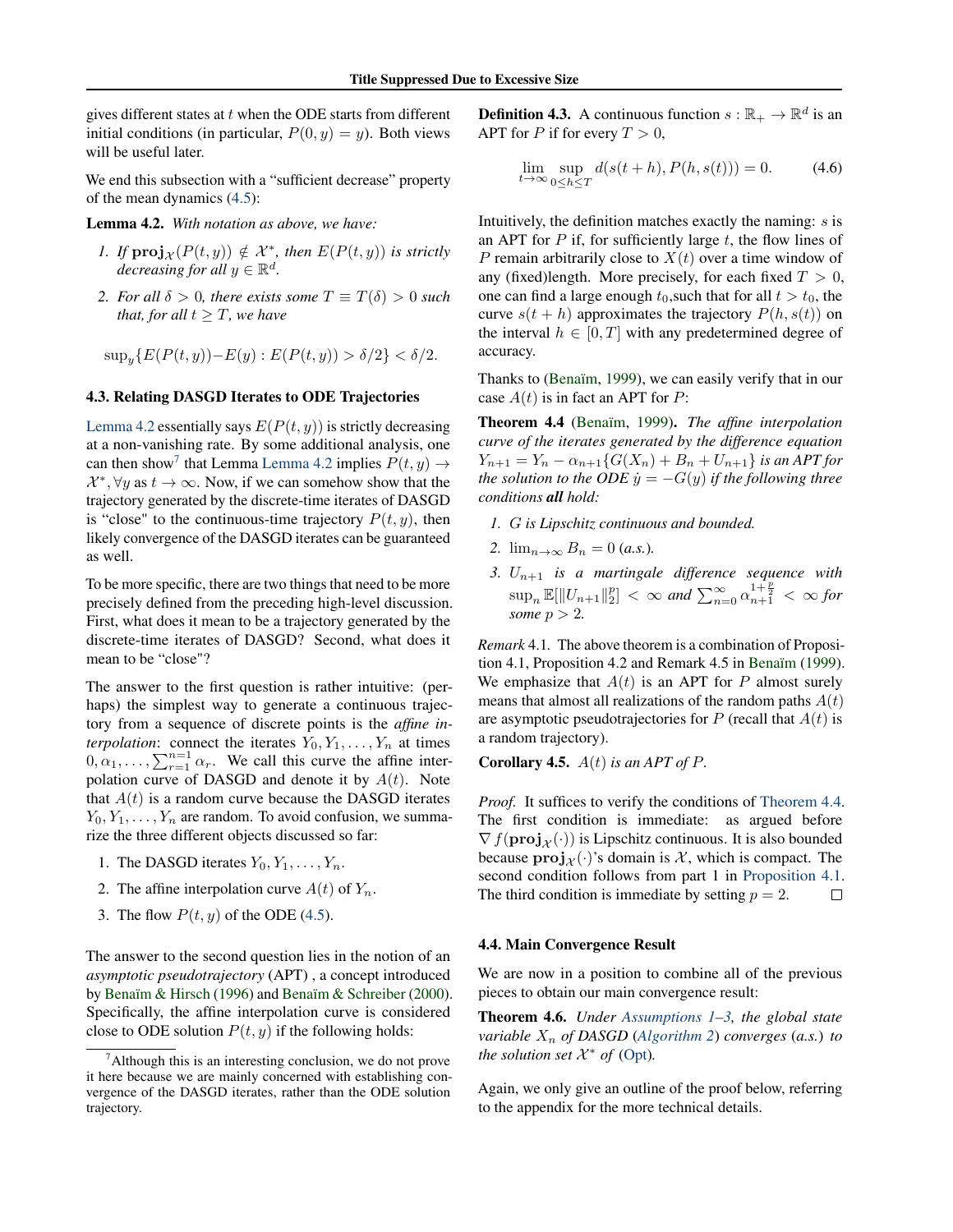

**Figure 1:** Value convergence in a non-convex stochastic optimization problem with  $d = 101$  degrees of freedom.

*Proof.* By Proposition 4.1,  $Y_n$  gets arbitrarily close to  $\mathcal{X}^*$ infinitely often. Thus, it suffices to show that, if  $Y_n$  ever gets  $\epsilon$ -close to  $\mathcal{X}^*$ , all the ensuing iterates are  $\epsilon$ -close to  $\mathcal{X}^*$  $(a.s.).$ 

The way we show this "trapping" property is to use the energy function. Specifically, we consider  $E(A(t))$  and show that no matter how small  $\epsilon$  is, for all sufficiently large t, if  $E(A(t_0))$  is less than  $\epsilon$  for some  $t_0$ , then  $E(A(t))$  <  $\epsilon, \forall t > t_0$ . This would then complete the proof because  $A(t)$  actually contains all the DASGD iterates, and hence if  $E(A(t)) < \epsilon, \forall t > t_0$ , then  $E(Y_n) < \epsilon$  for all sufficiently large *n*. Furthermore, since  $A(t)$  contains all the iterates, the hypothesis that " if  $E(A(t_0))$  is less than  $\epsilon$  for some  $t_0$ " will be satisfied due to Proposition 4.1.

We expand on one more layer of detail and defer the rest into appendix. Controlling  $E(A(t))$ , requires control of the energy on the ODE path  $E(P(t, y))$  and the discrepancy between  $E(P(t, y))$  and  $E(A(t))$ . The former can be made arbitrarily small as a result of Lemma 4.2; the latter can also be made arbitrarily small as a result of Corollary 4.5: since  $A(t)$  is an APT for P, the two paths are close. Therefore, the discrepancy between  $E(P)$  and  $E(A)$ should also be vanishingly small. Consequently, since  $E(A(t)) = E(P(t, y)) + {E(A(t)) - E(P(t, y))}$ , and both terms on the right can be made arbitrarily small, so can  $E(A(t))$  be made arbitrarily small.  $\Box$ 

# 5. Numerical results

To validate our analysis, we test the convergence of Algorithm 2 against a standard Rosenbrock test function with  $d = 101$  degrees of freedom, i.e.,

$$
f_{\text{Ros}}(x) = \sum_{i=1}^{100} [100(x_{i+1} - x_i^2)^2 + (1 - x_i)^2], \quad (5.1)
$$

with  $x_i \in [0,2], i = 1, \ldots, 101$ . The global minimum of  $f_{\rm Ros}$  is located at  $(1, \ldots, 1)$ , at the end of a very thin and very flat parabolic valley which is notoriously difficult for first-order methods to traverse (Rosenbrock, 1960). Since the minimum of the Rosenbrock function is known, (VC) is easily checked over the problem's feasible region.

For our numerical experiments, we considered  $a$ ) a synchronous update schedule as a baseline; and  $b$ ) an asynchronous master-slave framework with random delays that scale as  $d_n = \Theta(n)$ . In both cases, Algorithm 2 was run with a decreasing step-size of the form  $\alpha_n \propto 1/(n \log n)$ and stochastic gradients drawn from a standard multivariate Gaussian distribution (i.e., zero mean and identity covariance matrix).

Our results are shown in Fig. 1. Starting from a random (but otherwise fixed) initial condition, we ran  $S = 100$  realizations of DASGD (with and without delays). We then plotted a randomly chosen trajectory ("test sample" in Fig. 1), the sample average, and the min/max over all samples at every update epoch. For comparison purposes, we also plotted the value of the so-called "ergodic average"

$$
\bar{X}_n = \frac{\sum_{k=1}^n \alpha_k X_k}{\sum_{k=1}^n \alpha_k},\tag{5.2}
$$

which is often used in the analysis of DASGD in the convex case (see e.g., Agarwal & Duchi, 2011). Even though this averaging leads to very robust convergence rate estimates in the convex case, we see here that it performs worse than the worst realization of DASGD. The reason for this is the lack of convexity: due to the ridges and talwegs of the Rosenbrock function, Jensen's inequality fails dramatically to produce an improvement over  $X_n$  (and, in fact, causes delays as it causes  $X_n$  to deviate from its gradient path).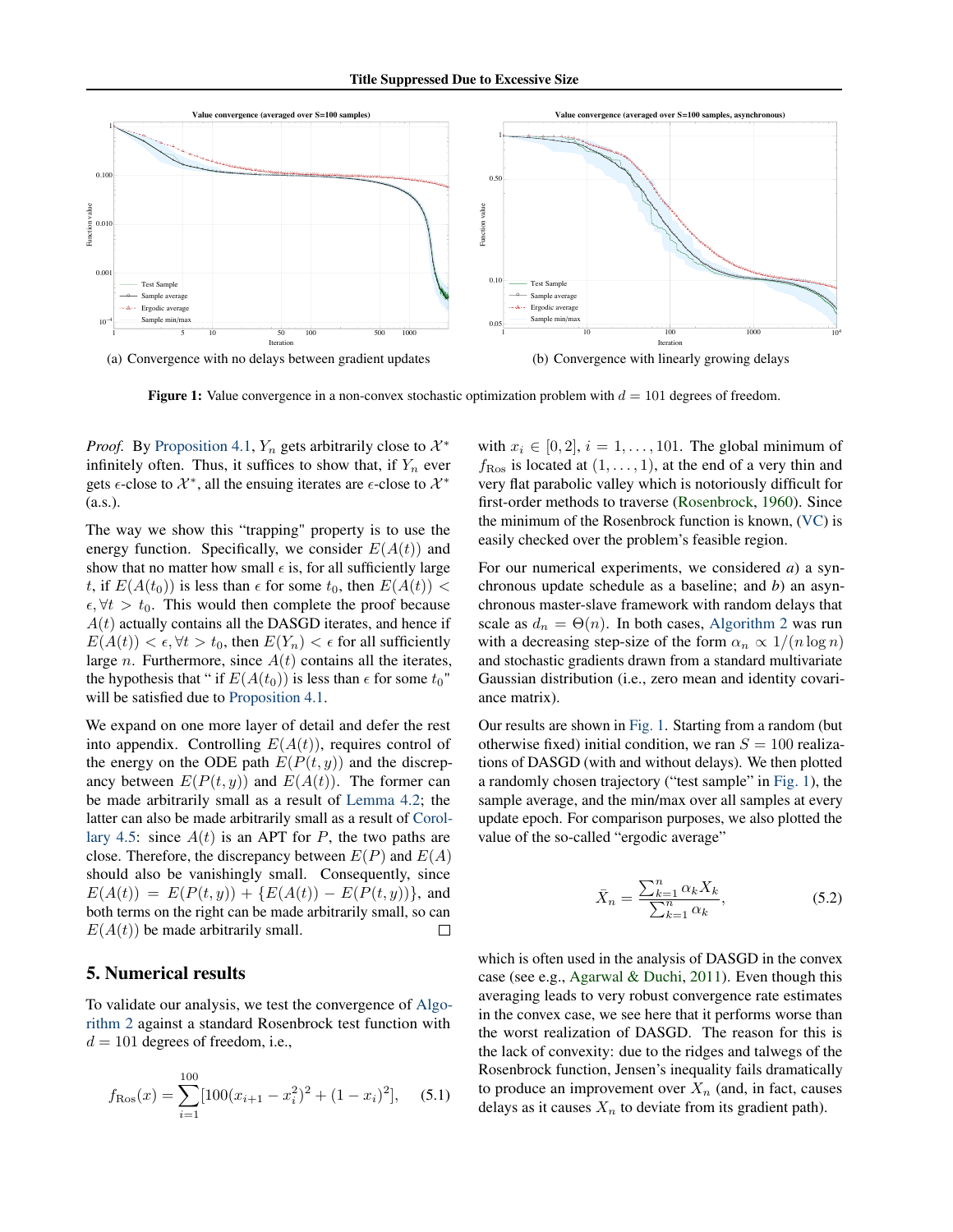## <span id="page-8-0"></span>References

- Agarwal, Alekh and Duchi, John C. Distributed delayed stochastic optimization. In Shawe-Taylor, J., Zemel, R. S., Bartlett, P. L., Pereira, F., and Weinberger, K. Q. (eds.), *Advances in Neural Information Processing Systems 24*, pp. 873–881. Curran Associates, Inc., 2011.
- Anand, Ankit, Grover, Aditya, Mausam, Mausam, and Singla, Parag. Contextual symmetries in probabilistic graphical models. In *Proceedings of the Twenty-Fifth International Joint Conference on Artificial Intelligence*, IJCAI'16, pp. 3560–3568. AAAI Press, 2016. ISBN 978-1-57735-770-4.
- Avron, Haim, Druinsky, Alex, and Gupta, Anshul. Revisiting asynchronous linear solvers: Provable convergence rate through randomization. *Journal of the ACM (JACM)*, 62(6):51, 2015.
- Benaïm, Michel. Dynamics of stochastic approximation algorithms. In Azéma, Jacques, Émery, Michel, Ledoux, Michel, and Yor, Marc (eds.), *Séminaire de Probabilités XXXIII*, volume 1709 of *Lecture Notes in Mathematics*, pp. 1–68. Springer Berlin Heidelberg, 1999.
- Benaïm, Michel and Hirsch, Morris W. Asymptotic pseudotrajectories and chain recurrent flows, with applications. *Journal of Dynamics and Differential Equations*, 8(1):141–176, 1996.
- Benaïm, Michel and Schreiber, Sebastian J. Ergodic properties of weak asymptotic pseudotrajectories for semiflows. *Journal of Dynamics and Differential Equations*, 12(3):579–598, 2000.
- Bertsekas, Dimitri P. and Tsitsiklis, John N. *Parallel and Distributed Computation: Numerical Methods*. Athena Scientific, 1997. ISBN 1886529019.
- Bottou, Léon. Online learning and stochastic approximations. *On-line learning in neural networks*, 17(9):142, 1998.
- Bubeck, Sébastien et al. Convex optimization: Algorithms and complexity. *Foundations and Trends*( $\widehat{R}$ ) in Machine Learning, 8 (3-4):231–357, 2015.
- Chaturapruek, Sorathan, Duchi, John C, and Ré, Christopher. Asynchronous stochastic convex optimization: the noise is in the noise and sgd don't care. In *Advances in Neural Information Processing Systems*, pp. 1531–1539, 2015.
- Chen, Yuxin, Chi, Yuejie, Fan, Jianqing, and Ma, Cong. Gradient descent with random initialization: Fast global convergence for nonconvex phase retrieval. *arXiv preprint arXiv:1803.07726*, 2018.
- Dean, Jeffrey, Corrado, Greg, Monga, Rajat, Chen, Kai, Devin, Matthieu, Mao, Mark, Senior, Andrew, Tucker, Paul, Yang, Ke, Le, Quoc V, et al. Large scale distributed deep networks. In *Advances in neural information processing systems*, pp. 1223– 1231, 2012a.
- Dean, Jeffrey, Corrado, Greg S., Monga, Rajat, Chen, Kai, Devin, Matthieu, Le, Quoc V., Mao, Mark Z., Ranzato, Marc'Aurelio, Senior, Andrew, Tucker, Paul, Yang, Ke, and Ng, Andrew Y. Large scale distributed deep networks. In *Proceedings of the 25th International Conference on Neural Information Processing Systems - Volume 1*, NIPS'12, pp. 1223–1231, USA, 2012b. Curran Associates Inc.
- Fercoq, Olivier and Richtárik, Peter. Accelerated, parallel, and proximal coordinate descent. *SIAM Journal on Optimization*, 25(4):1997–2023, 2015.
- Feyzmahdavian, Hamid Reza, Aytekin, Arda, and Johansson, Mikael. An asynchronous mini-batch algorithm for regularized stochastic optimization. *IEEE Transactions on Automatic Control*, 61(12):3740–3754, 2016.
- Grover, Aditya and Ermon, Stefano. Variational bayes on monte carlo steroids. In *Advances in Neural Information Processing Systems*, pp. 3018–3026, 2016.
- Grover, Aditya and Leskovec, Jure. node2vec: Scalable feature learning for networks. In *Proceedings of the 22nd ACM SIGKDD international conference on Knowledge discovery and data mining*, pp. 855–864. ACM, 2016.
- Grover, Aditya, Kapoor, Ashish, and Horvitz, Eric. A deep hybrid model for weather forecasting. In *Proceedings of the 21th ACM SIGKDD International Conference on Knowledge Discovery and Data Mining*, pp. 379–386. ACM, 2015.
- Grover, Aditya, Al-Shedivat, Maruan, Gupta, Jayesh K., Burda, Yura, and Edwards, Harrison. Learning policy representations in multiagent systems. In *International Conference on Machine Learning*, 2018a.
- Grover, Aditya, Zweig, Aaron, and Ermon, Stefano. Graphite: Iterative generative modeling of graphs. *arXiv preprint arXiv:1803.10459*, 2018b.
- Hong, Mingyi. A distributed, asynchronous and incremental algorithm for nonconvex optimization: An admm approach. *IEEE Transactions on Control of Network Systems*, 2017.
- Jiang, Lu, Zhou, Zhengyuan, Leung, Thomas, Li, Li-Jia, and Fei-Fei, Li. Mentornet: Regularizing very deep neural networks on corrupted labels. *arXiv preprint arXiv:1712.05055*, 2017.
- Krizhevsky, Alex, Sutskever, Ilya, and Hinton, Geoffrey E. Imagenet classification with deep convolutional neural networks. In Pereira, F., Burges, C. J. C., Bottou, L., and Weinberger, K. Q. (eds.), *Advances in Neural Information Processing Systems 25*, pp. 1097–1105. Curran Associates, Inc., 2012.
- Lian, Xiangru, Huang, Yijun, Li, Yuncheng, and Liu, Ji. Asynchronous parallel stochastic gradient for nonconvex optimization. In *Advances in Neural Information Processing Systems*, pp. 2737–2745, 2015.
- Liu, Ji and Wright, Stephen J. Asynchronous stochastic coordinate descent: Parallelism and convergence properties. *SIAM Journal on Optimization*, 25(1):351–376, 2015.
- Liu, Ji, Wright, Steve, Re, Christopher, Bittorf, Victor, and Sridhar, Srikrishna. An asynchronous parallel stochastic coordinate descent algorithm. In *International Conference on Machine Learning*, pp. 469–477, 2014.
- Mania, Horia, Pan, Xinghao, Papailiopoulos, Dimitris, Recht, Benjamin, Ramchandran, Kannan, and Jordan, Michael I. Perturbed iterate analysis for asynchronous stochastic optimization. *SIAM Journal on Optimization*, 27(4):2202–2229, 2017.
- Marecek, Jakub, Richtarik, Peter, and Takac, Martin. Distributed block coordinate descent for minimizing partially separable functions. In *Numerical Analysis and Optimization*, pp. 261– 288. Springer, 2015.
- Mertikopoulos, Panayotis and Staudigl, Mathias. On the convergence of gradient-like flows with noisy gradient input. *SIAM Journal on Optimization*, 28(1):163–197, January 2018a.
- Mertikopoulos, Panayotis and Staudigl, Mathias. Stochastic mirror descent dynamics and their convergence in monotone variational inequalities. *Journal of Optimization Theory and Applications*, 2018b.
- Mertikopoulos, Panayotis and Zhou, Zhengyuan. Learning in games with continuous action sets and unknown payoff functions. *Mathematical Programming*, 2018.
- Meshi, Ofer and Schwing, Alexander. Asynchronous parallel coordinate minimization for map inference. In Guyon, I., Luxburg,